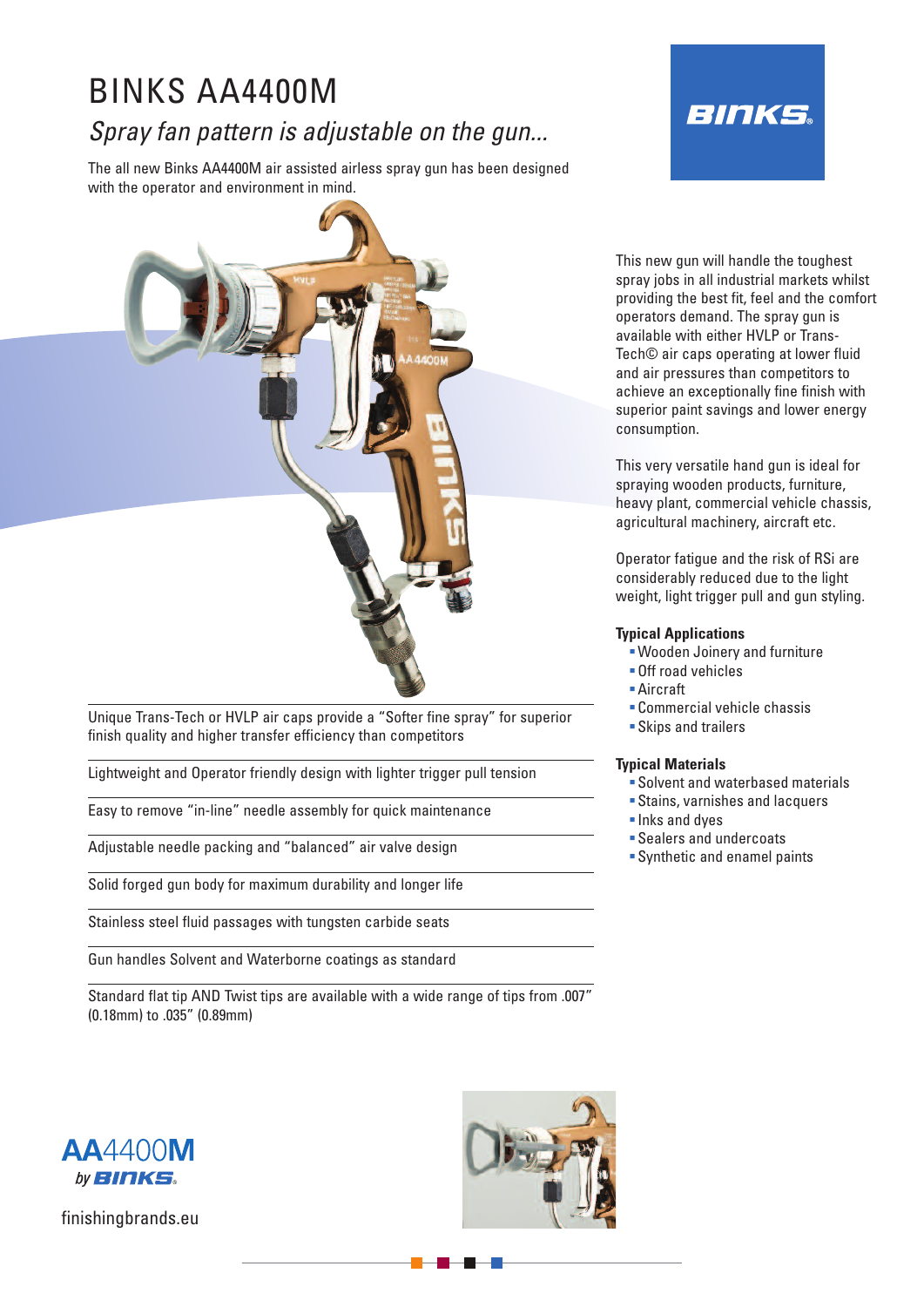#### **3 different tip options available:**



**1. Flat Tip** Premium tips for a uniform spray pattern





**2. Fine Finish Tip** Pre-orifice for best particle distribution and finish



**3. Twist Tip** Reduces downtime caused by tip blockages

## **Adjustable Spray Pattern**

Fine, uniform atomisation can be adjusted up to 40% to reduce overspray and waste.

- Easy to remove "IN-LINE" needle reduces repair time
- One tool trigger removal speeds up assembly and disassembly
- Adjustable needle packing can be tightened without disassembly
- HVLP or Trans-Tech atomisation technologies provide a wider choice of spray options
- Unique Twist Tip option quickly and easily removes blockages.

#### **To change from flat tip to twist tip, you must (see Service Bulletin):**

**6**

1. Replace Fluid Seat, Air Cap and Tip Guard

**4 3 2 1**

**9 8 7 5**

2. Add a Twist Tip brace

# **HVLP Flat Tip Parts**

**HVLP Twist Tip Parts**

- **1.** Flat Tip Guard (54-5794)
- **2.** Flat Tip Air Cap 9X-H (54-5795-K)
- **3.** Flat Tip (114-xxxxx)
- **4.** Tungsten Carbide Seat (54-5799-K)

**5.** Twist Tip Guard (54-5793)

- **6.** Twist Tip (9-xxx-75)
- **7.** Twist Tip Air Cap 9XT-H (54-5796-K)
- **8.** Twist Tip Brace (54-5801-K2)
- **9.** Tungsten Carbide Seat (54-5832-K)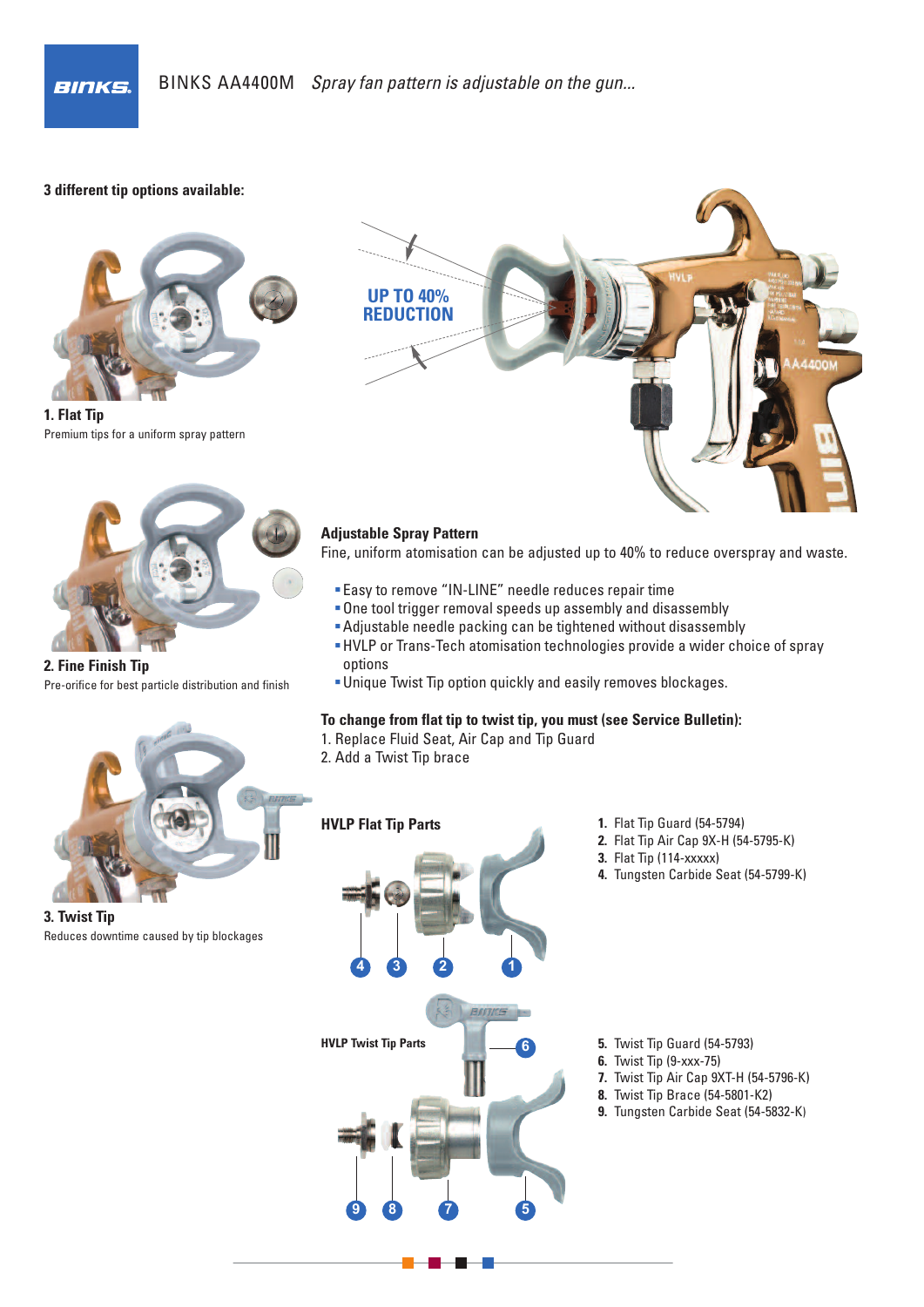## **Spray Tip Selection Guides**

*Our premium tips for a uniform spray pattern.*



*For additional parts, refer to service bulletins 77-2921 & 77-2922.*

| <b>To order AA4400M Standard Tips</b><br>insert the numbers from the chart into this part number: 114- |                           |                         |                            |                         |                             |                          |                          |                          |                          |
|--------------------------------------------------------------------------------------------------------|---------------------------|-------------------------|----------------------------|-------------------------|-----------------------------|--------------------------|--------------------------|--------------------------|--------------------------|
| <b>PREMIUM FLAT TIP</b>                                                                                | $2''$ (51mm)<br>fan width | 4" (102mm)<br>fan width | $6''$ (152mm)<br>fan width | 8" (203mm)<br>fan width | $10''$ (254mm)<br>fan width | 12" (305mm)<br>fan width | 14" (356mm)<br>fan width | 16" (406mm)<br>fan width | 18" (457mm)<br>fan width |
| .007" (0.179mm) orifice                                                                                | 00702                     | 00704                   | 00706                      | 00708                   |                             |                          |                          |                          |                          |
| .009" (0.229mm) orifice                                                                                | 00902                     |                         | 00906                      | 00908                   | 00910                       | 00912                    |                          |                          |                          |
| .011" (0.280mm) orifice                                                                                |                           | 01104                   | 01106                      | 01108                   | 01110                       | 01112                    | 01114                    |                          |                          |
| .013" (0.330mm) orifice                                                                                |                           | 01304                   | 01306                      | 01308                   | 01310                       | 01312                    | 01314                    | 01316                    |                          |
| .015" (0.381mm) orifice                                                                                |                           |                         | 01506                      | 01508                   | 01510                       | 01512                    | 01514                    | 01516                    | 01518                    |
| .017" (0.432mm) orifice                                                                                |                           |                         | 01706                      | 01708                   | 01710                       | 01712                    | 01714                    | 01716                    | 01718                    |
| .019" (0.483mm) orifice                                                                                |                           |                         | 01906                      | 01908                   | 01910                       | 01912                    | 01914                    | 01916                    | 01918                    |
| .021" (0.533mm) orifice                                                                                |                           |                         |                            |                         | 02110                       | 02112                    | 02114                    | 02116                    | 02118                    |
| .024" (0.610mm) orifice                                                                                |                           |                         |                            |                         | 02410                       | 02412                    | 02414                    | 02416                    | 02418                    |
| .027" (0.686mm) orifice                                                                                |                           |                         |                            |                         | 02710                       | 02712                    | 02714                    | 02716                    | 02718                    |

*Fan width based on 1000 PSI with water 12" (300mm) from surface.*

*Actual results may vary, depending on material viscosity.*

#### **To order AA4400M Fine Finish Flat Tips insert the numbers from the chart into this part number: 9- –––– -F**

| <u>moon alo hambolo hom alo onan mio allo pan hambol. o</u> |                            |                           |                             |                            |                          |  |  |
|-------------------------------------------------------------|----------------------------|---------------------------|-----------------------------|----------------------------|--------------------------|--|--|
| <b>FINE FINISH FLAT TIP</b>                                 | $9''$ (229mm)<br>fan width | 11'' (280mm)<br>fan width | $13''$ (330mm)<br>fan width | $15"$ (381mm)<br>fan width | 17" (432mm)<br>fan width |  |  |
| .009" (0.229mm) orifice                                     | 0909                       | 0911                      |                             |                            |                          |  |  |
| .011" (0.280mm) orifice                                     | 1109                       | 1111                      | 1113                        | 1115                       |                          |  |  |
| .013" (0.330mm) orifice                                     | 1309                       | 1311                      | 1313                        | 1315                       |                          |  |  |
| .015" (0.381mm) orifice                                     | 1509                       | 1511                      | 1513                        | 1515                       | 1517                     |  |  |
| .017" (0.432mm) orifice                                     | 1709                       | 1711                      | 1713                        | 1715                       | 1717                     |  |  |

*Includes a pre-orifice for the best particle distribution.*



*Fan width based on 1000 PSI with water 12" (300mm) from surface.*

*Actual results may vary, depending on material viscosity.*

#### **To order AA4400M Twist Tips insert the numbers from the chart into this part number: 9- ––– -75**

| <b>TWIST TIP</b>        | 6" (152mm)<br>fan width | 8" (203mm)<br>fan width | $10''$ (254mm)<br>fan width | 12" (305mm)<br>fan width | 14" (356mm)<br>fan width |
|-------------------------|-------------------------|-------------------------|-----------------------------|--------------------------|--------------------------|
| .007" (0.179mm) orifice | 307                     |                         |                             |                          |                          |
| .009" (0.229mm) orifice | 309                     | 409                     | 509                         |                          |                          |
| .011" (0.280mm) orifice | 311                     | 411                     | 511                         | 611                      |                          |
| .013" (0.330mm) orifice | 313                     | 413                     | 513                         | 613                      | 713                      |
| .015" (0.381mm) orifice | 315                     | 415                     | 515                         | 615                      | 715                      |
| .017" (0.432mm) orifice |                         | 417                     | 517                         | 617                      | 717                      |
| .019" (0.483mm) orifice |                         | 419                     | 519                         | 619                      |                          |
| .021" (0.533mm) orifice |                         |                         | 521                         | 621                      |                          |
| .023" (0.610mm) orifice |                         |                         | 523                         | 623                      |                          |
| .025" (0.636mm) orifice |                         |                         | 525                         | 625                      |                          |
| .027" (0.686mm) orifice |                         |                         |                             | 627                      |                          |
| .031" (0.790mm) orifice |                         |                         |                             | 631                      |                          |
| .035" (0.890mm) orifice |                         | 435                     |                             | 635                      |                          |

#### *Turns to remove blockages quickly and easily.*

When converting from flat tip to twist tip, increase pattern size by 2" (50mm) and use air adjustment to turn down to original size.



*Fan width based on 2200 PSI with acrylic paint 12" (300mm) from surface.*

*Actual results may vary, depending on material viscosity.*